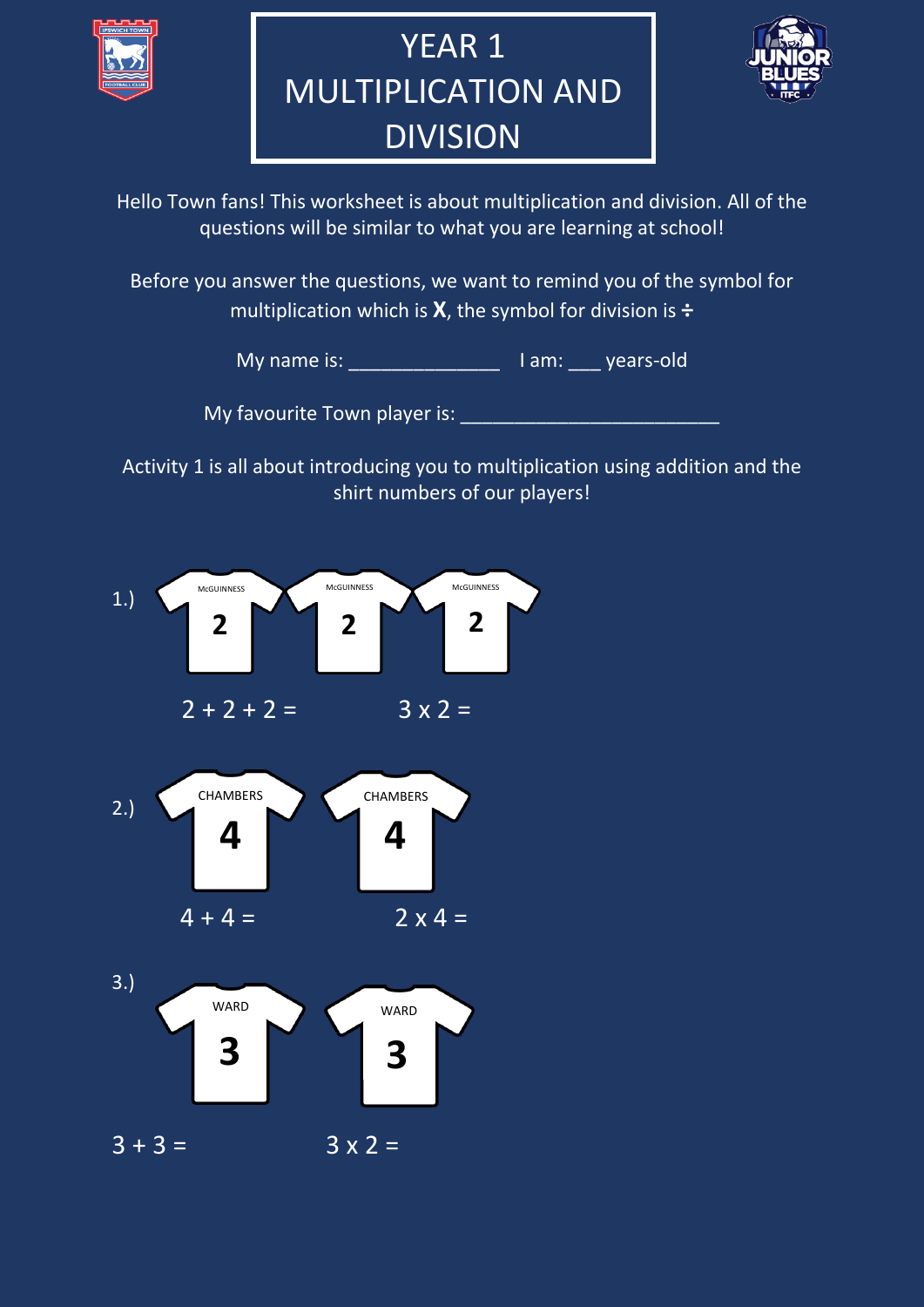







 $1 + 1 + 1 + 1 = 4 \times 1 =$ 



 $2 + 2 + 2 + 2 + 2 =$  5 x 2 =



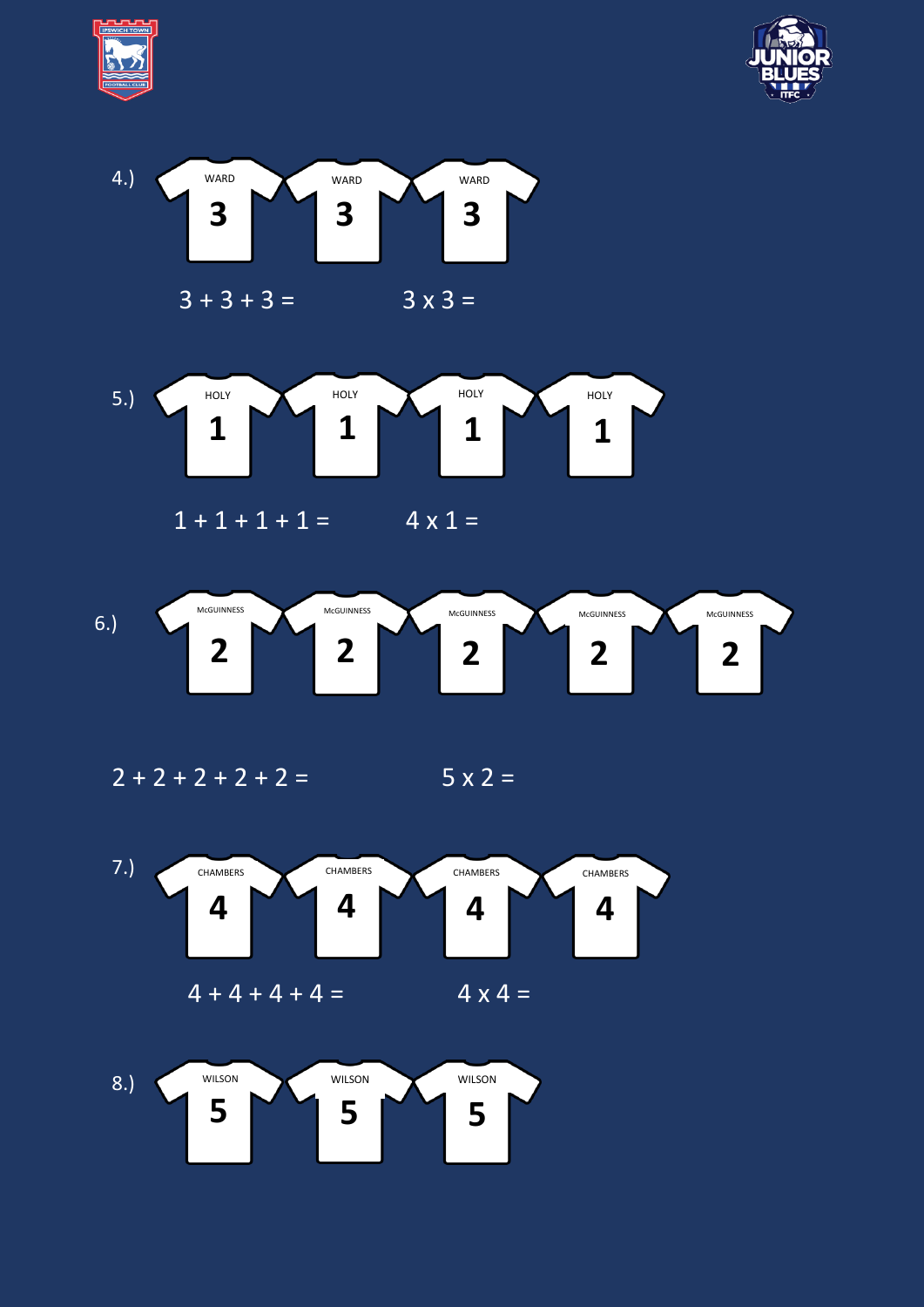











Bonus point: Earn a bonus point if you can work out what 7 x 2 = and include who's Town shirt number the answer is.

Well done! How did you do? I got \_\_\_ out of 11 correct

## **ACTIVITY 2**

You're going to use number lines in activity 2 to help you with multiplication and division. Imagine the number lines are the League table!

*Top tip:* 

1.) How many 3's are there in 12? You can draw the jumps if it helps. Bonus point for naming the Ipswich player who wears the shirt number of the correct answer.

Answer: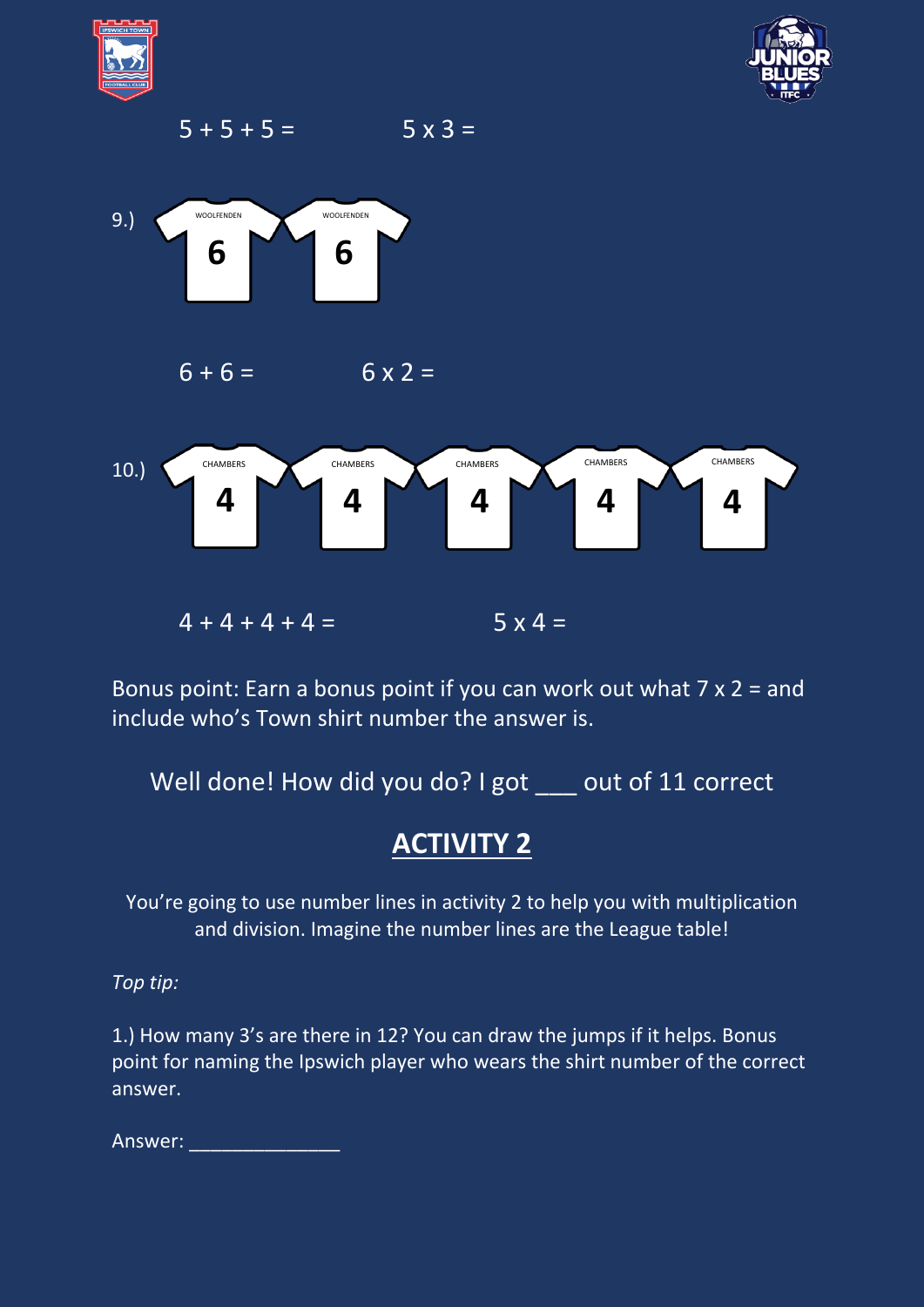





2.) How many 5's are there in 15? You can draw the jumps if it helps. Bonus point for naming the Ipswich player who wears the shirt number of the correct answer.

Answer:

| <u>┟╉╾╂╼╂╼╁╼╁╼╂═╂═╂═╂╼╂╾╂╼╂╼┼╾╂═╂═╂═╂═╂═╂╾╂</u> ╾╂╾ <sub></sub> |  |  |  |  |  |  |  |  |  |  |
|-----------------------------------------------------------------|--|--|--|--|--|--|--|--|--|--|
| 0 1 2 3 4 5 6 7 8 9 10 11 12 13 14 15 16 17 18 19 20            |  |  |  |  |  |  |  |  |  |  |

3.) How many 4's are there in 20? You can draw the jumps if it helps. Bonus point for naming the Ipswich player who wears the shirt number of the correct answer.

Answer:



4.) How many 6's are there in 18? You can draw the jumps if it helps. Bonus point for naming the Ipswich player who wears the shirt number of the correct answer.

Answer: \_\_\_\_\_\_\_\_\_\_\_\_\_\_



5.) What are 7 lots of 2? You can draw the jumps if it helps. Bonus point for naming the Town player who wears the shirt number of the correct answer.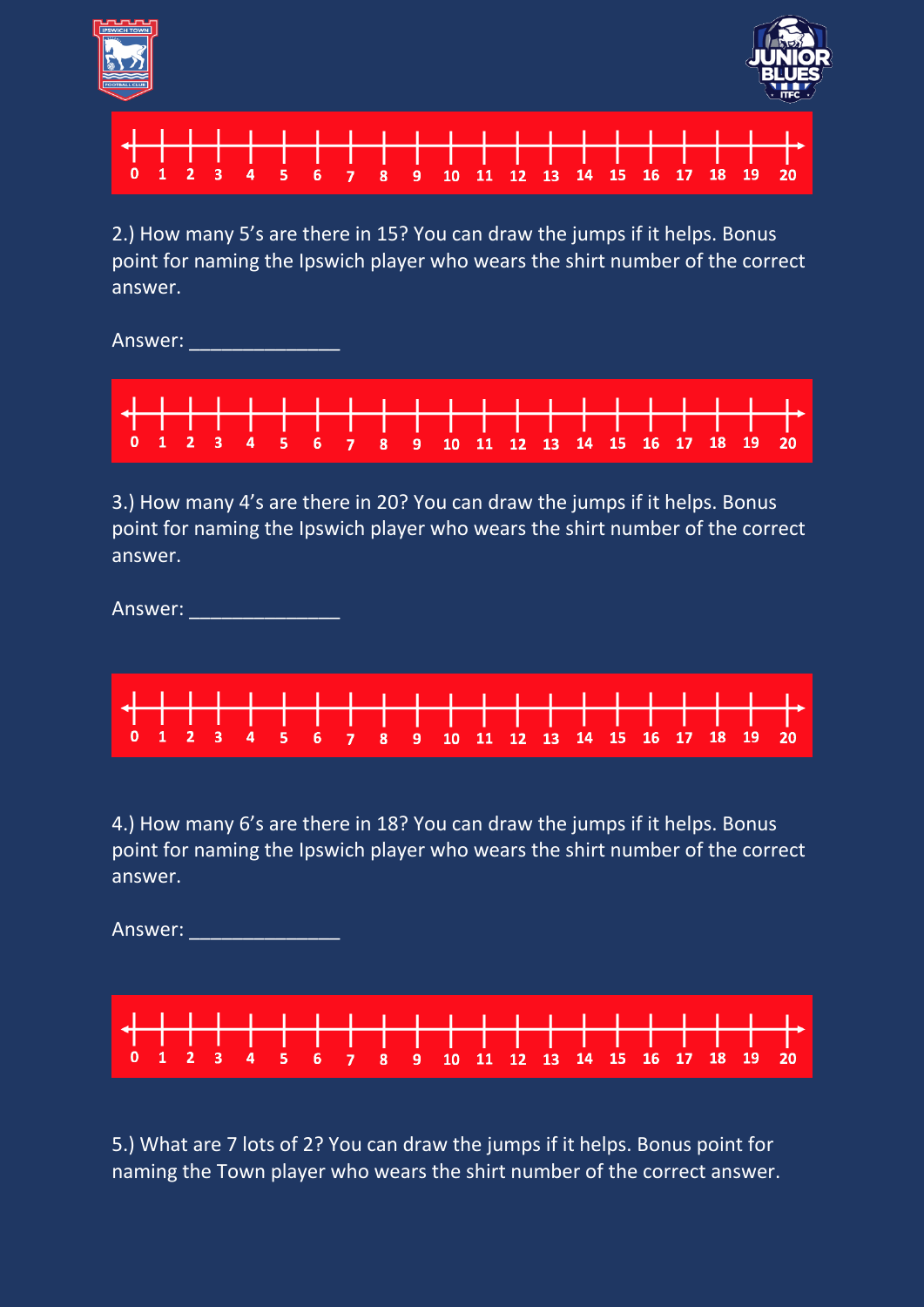| Answer:                                                                                              |   |                |   |   |   |   |   |   |   |    |    |    |    |    |    |    |    |    |    |    |
|------------------------------------------------------------------------------------------------------|---|----------------|---|---|---|---|---|---|---|----|----|----|----|----|----|----|----|----|----|----|
| 0                                                                                                    | 1 | $\overline{2}$ | 3 | 4 | 5 | 6 | 7 | 8 | 9 | 10 | 11 | 12 | 13 | 14 | 15 | 16 | 17 | 18 | 19 | 20 |
| 6.) What are 4 lots of 4? You can draw the jumps if it helps. Chambers x<br>Chambers, if you prefer! |   |                |   |   |   |   |   |   |   |    |    |    |    |    |    |    |    |    |    |    |
| Answer:                                                                                              |   |                |   |   |   |   |   |   |   |    |    |    |    |    |    |    |    |    |    |    |
|                                                                                                      |   |                |   |   |   |   |   |   |   |    |    |    |    |    |    |    |    |    |    |    |



7.) What are 5 lots of 4? You can draw the jumps if it helps. Bonus point for naming the Town player who wears the shirt number of the correct answer.

Answer:



8.) The number line is now 1-25. What are 7 lots of 3? Bonus point for naming which Town player wears this shirt? Hint: he plays in midfield!

Answer: \_\_\_\_\_\_\_\_\_\_\_\_\_\_\_\_\_\_\_\_\_

|  |  |  |  | <u>, gan an bandar bandar bandar bandar bandar bandar bandar bandar bandar bandar bandar.</u>                  |  |  |  |  |  |  |  |  |  |
|--|--|--|--|----------------------------------------------------------------------------------------------------------------|--|--|--|--|--|--|--|--|--|
|  |  |  |  | in 1970 and 1970 and 1971 and 1972 and 1972 and 1972 and 1972 and 1972 and 1972 and 1972 and 1972 and 1972 and |  |  |  |  |  |  |  |  |  |
|  |  |  |  | 0 1 2 3 4 5 6 7 8 9 10 11 12 13 14 15 16 17 18 19 20 21 22 23 24 25                                            |  |  |  |  |  |  |  |  |  |
|  |  |  |  |                                                                                                                |  |  |  |  |  |  |  |  |  |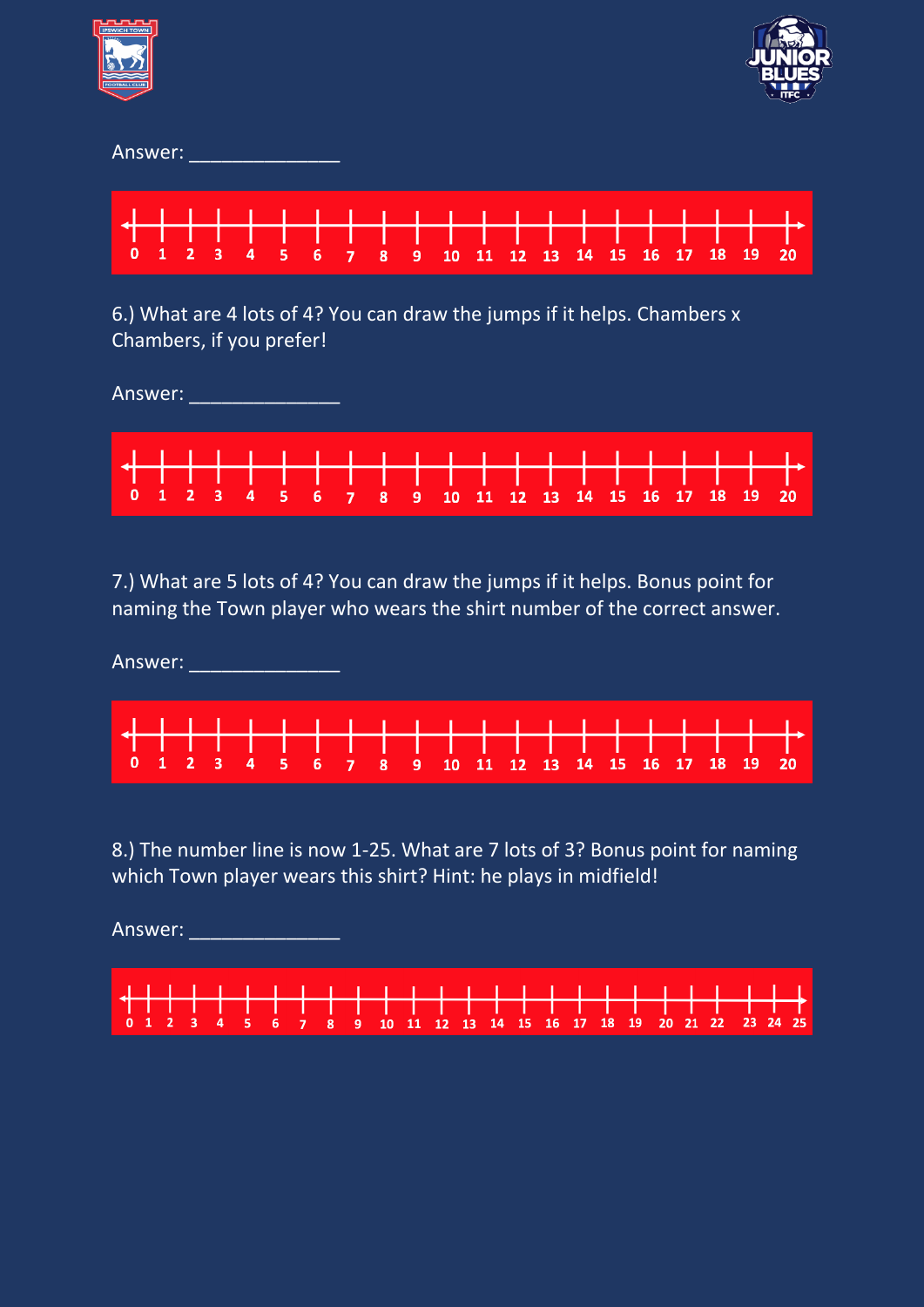



9.) What are 8 lots of 3? You can draw the jumps if it helps you out.

Answer: **Answer: Answer:** 

| <del>╺╿╌┠╼┠╼┠═╂═╂═╂╾╂═╂╾╂╾╂╾╂╾╂╾╂╾╂╼╂╼╂═╂═╂═╂═╂═╋</del> ═╋<br>0 1 2 3 4 5 6 7 8 9 10 11 12 13 14 15 16 17 18 19 20 21 22 23 24 25 |  |  |  |  |  |  |  |  |  |  |  |  |  |
|-----------------------------------------------------------------------------------------------------------------------------------|--|--|--|--|--|--|--|--|--|--|--|--|--|

10.) How many 5's are there in 25? You can draw the jumps if it helps you out. Bonus point for naming the Ipswich player who wears the shirt number of the correct answer.

|  | Answer: |  |  |  |  |  |  |  |  |  |  |                                                                     |  |
|--|---------|--|--|--|--|--|--|--|--|--|--|---------------------------------------------------------------------|--|
|  |         |  |  |  |  |  |  |  |  |  |  | │ <del>╉╂╂╂╂╂╂╂╂╂╂╂╂╂╂╂╂╂╂╂╂╂╂╂╂╂╂╂╂╂╂╂</del> ╂┽╋╎                  |  |
|  |         |  |  |  |  |  |  |  |  |  |  | 0 1 2 3 4 5 6 7 8 9 10 11 12 13 14 15 16 17 18 19 20 21 22 23 24 25 |  |

Well done! How did you do? I got \_\_\_ out of 19 correct.

## **ACTIVITY 3**

We hope you are enjoying this so far. This is the final activity and it is about just division.

1.) Flynn Downes has 6 footballs. He needs to share the football between 3 players. How many footballs does each player have? What does the calculation look like?

Answer: The Contract of My Calculation: The Contract of Answer: The Contract of My Calculation:

2.) Andre Dozzell has eight pairs of football boots. He needs to share his football boots with four players. How many football boots does each player have? Can you write out the calculation?

Answer: My Calculation: Answer: